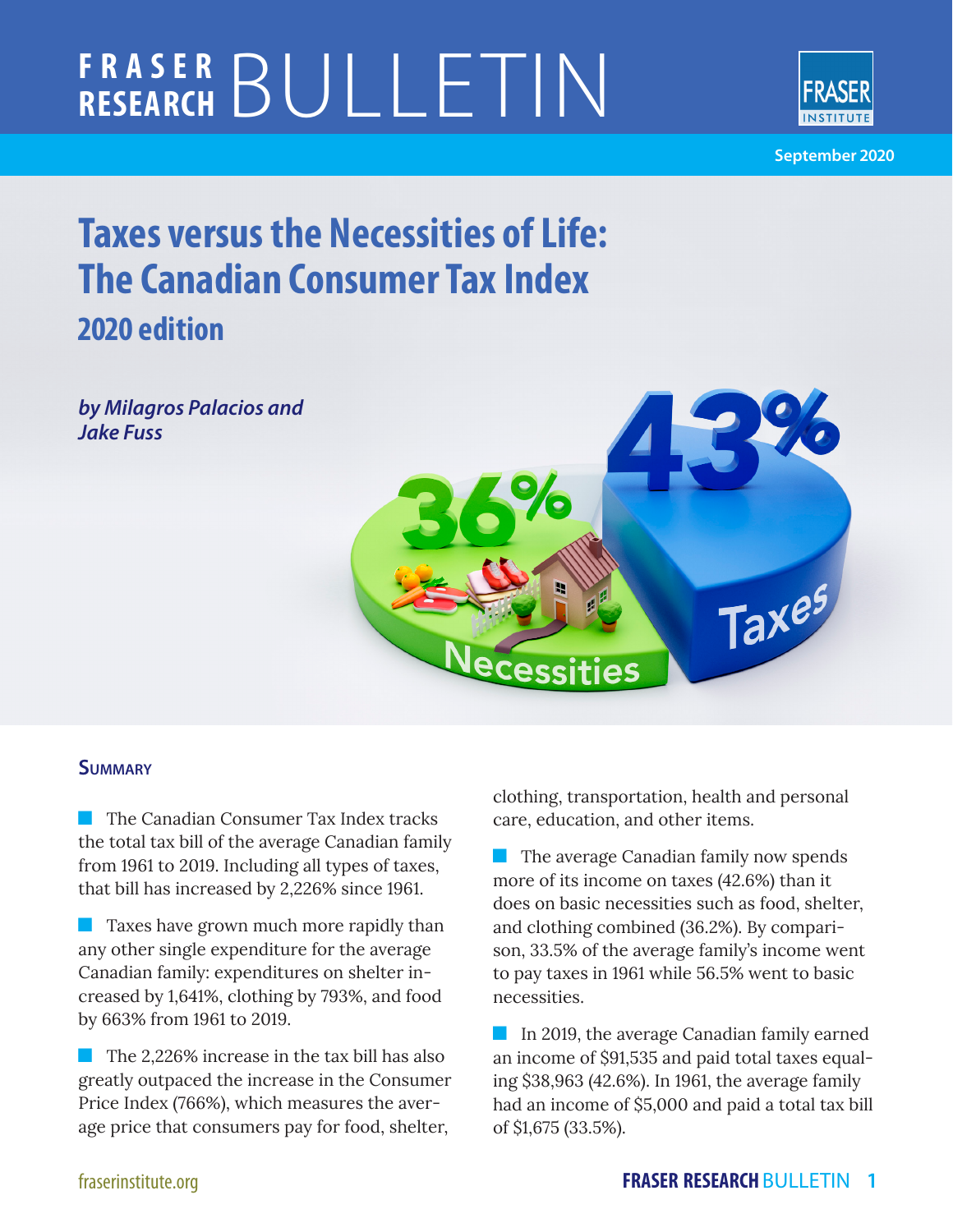#### **Introduction**

The Canadian tax system is complex and there is no single number that can give us a complete idea of who pays how much. That said, the Fraser Institute annually calculates the most comprehensive and easily understood indicator of the overall tax bill of the average Canadian family: Tax Freedom Day (see Palacios and Fuss, 2020). This publication draws from those calculations and examines what has happened to the tax bill of the average Canadian family over the past 58 years.1To do this, we have constructed an index of the tax bill of the average Canadian family, the Canadian Consumer Tax Index, for the period from 1961 to 2019.

#### **The total tax bill**

In order to calculate the total tax bill of the average Canadian family, we add up all the various taxes that the family pays to federal, provincial, and local governments. This includes income taxes, payroll taxes, health taxes, sales taxes, property taxes, fuel taxes, carbon taxes, vehicle taxes, import taxes, alcohol and tobacco taxes, and the list goes on. Average Canadians also pay the taxes levied on businesses. Although businesses pay these taxes directly, the cost of business taxation is ultimately passed onto ordinary Canadians.<sup>2</sup>

#### **Table 1: Tax bill of the average Canadian family (families and unattached individuals), 2019**

|                                                       | In dollars<br>(5) | As $%$<br>of total<br>taxes |
|-------------------------------------------------------|-------------------|-----------------------------|
| Taxes                                                 |                   |                             |
| Income taxes                                          | 12,507            | 32.1%                       |
| Payroll & health taxes                                | 7,619             | 19.6%                       |
| Sales taxes                                           | 5,668             | 14.5%                       |
| Property taxes                                        | 4,236             | 10.9%                       |
| Profit tax                                            | 4,249             | 10.9%                       |
| Liquor, tobacco, amuse-<br>ment, & other excise taxes | 1,808             | 4.6%                        |
| Fuel, motor vehicle licence,<br>& carbon taxes        | 1,136             | 2.9%                        |
| Other taxes                                           | 1,061             | 2.7%                        |
| Natural resource taxes                                | 363               | 0.9%                        |
| Import duties                                         | 315               | 0.8%                        |
| <b>Total taxes</b>                                    | \$38,963          |                             |
| Total cash income                                     | \$91,535          |                             |
| Taxes as a percentage of<br>cash income               | 42.6%             |                             |

Source: The Fraser Institute's Canadian Tax Simulator, 2020.

In 2019, the average Canadian family, including both families and unattached individuals, earned cash income of \$91,535 and paid total taxes equaling \$38,963 (table 1).3

 $<sup>1</sup>$  The Tax Freedom Day calculations are for the av-</sup> erage Canadian family with two or more people. The average family in this publication includes families and unattached individuals. That is why the data for the same year are different. For instance, in 2019 the tax rate for the average Canadian family with two or more people was 43.1% and for the average family including unattached individuals it was 42.6% (see Palacios and Fuss, 2020).

 $2^2$  See Clemens and Veldhuis (2003) for a discussion of who actually pays business taxes and Ebrahimi

and Vaillancourt (2016) and McKenzie and Ferede (2017) for empirical evidence in Canada on the incidence of business taxes.

<sup>&</sup>lt;sup>3</sup> The tax and income calculations are based on the methodology used in Palacios and Fuss (2020). Cash income is used to convey the size of the total tax bill imposed on Canadian families and includes wages and salaries, income from farm operations, unincorporated non-farm income, interest, dividends, private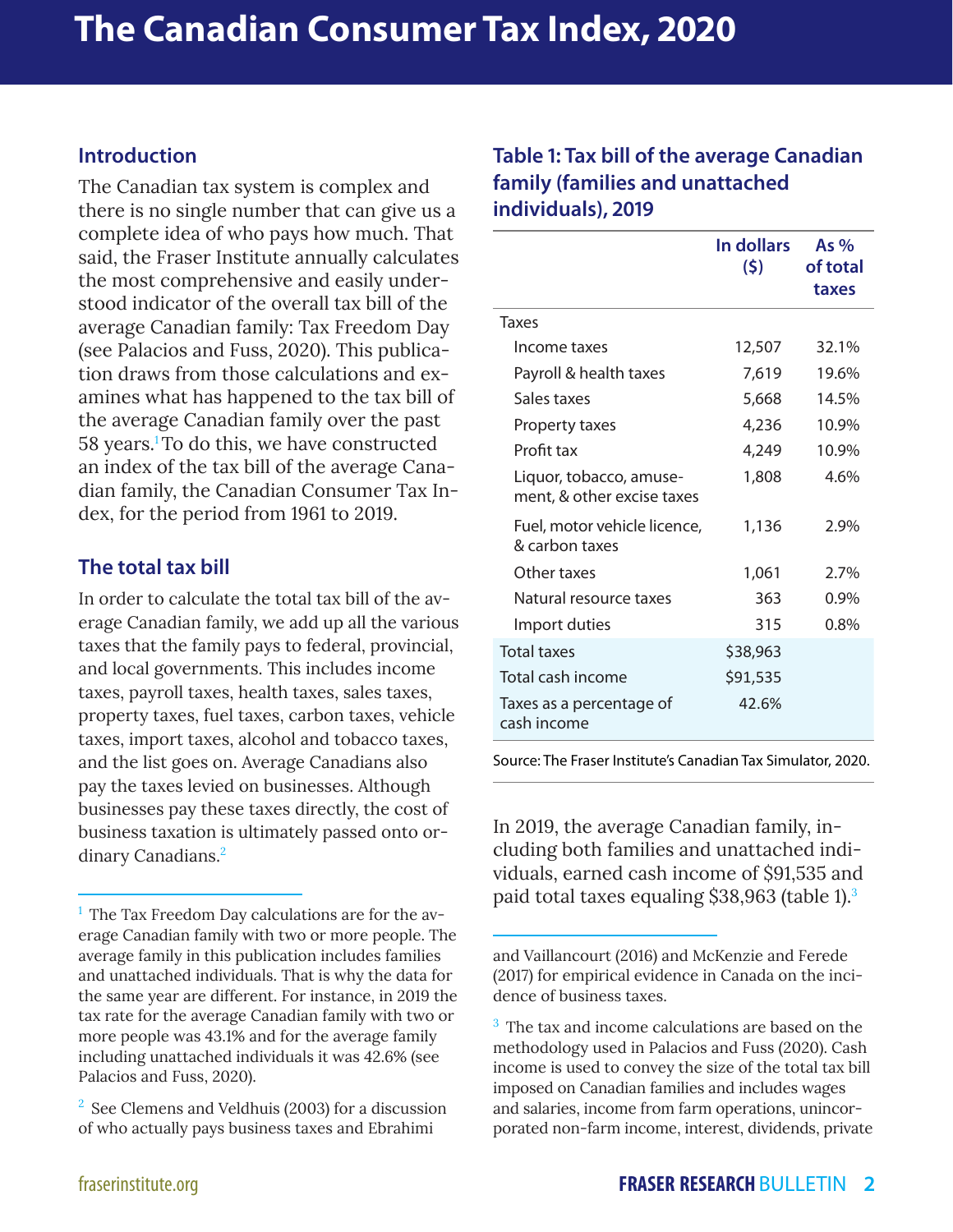In other words, the total tax bill of the average Canadian family in 2019 amounted to 42.6% of cash income.

#### **The Canadian Consumer Tax Index**

The Canadian Consumer Tax Index tracks the total tax bill paid by a Canadian family with average income. While each of these families had average income in the year selected, the family is not the same one from year to year. The objective is not to trace the tax experience of a particular family, but rather to plot the experience of a family that was average in each year.<sup>4</sup>

The "consumer" in question is the taxpaying family, which can be thought of as consuming government services. Much like the Consumer Price Index calculated by Statistics Canada, which measures the average price that consumers pay for the goods and services that they buy of their own choice, the Canadian Consumer Tax Index measures the price of goods and services that government buys on behalf of Canadians.

The Canadian Consumer Tax Index thus answers the following question: How has the tax burden of the average family changed since 1961, bearing in mind that the average family has itself changed in that period?

Table 2 presents the average cash income and total tax bill paid by the average Canadian family from 1961 to 2019. In 1961, the average Ca-

and government pension payments, old age pension payments, and other transfers from government.

#### **Table 2: Taxes paid by the average Canadian family (families and unattached individuals), 1961-2019**

| Year | <b>Average</b><br>cash<br>income (\$) | <b>Tax</b><br>bill (\$) | <b>Increase in</b><br>tax bill over<br>base year (%) |
|------|---------------------------------------|-------------------------|------------------------------------------------------|
| 1961 | 5,000                                 | 1,675                   |                                                      |
| 1969 | 8,000                                 | 3,117                   | 86                                                   |
| 1974 | 12,500                                | 5,429                   | 224                                                  |
| 1976 | 16,500                                | 5,979                   | 257                                                  |
| 1981 | 27,980                                | 11,429                  | 582                                                  |
| 1985 | 32,309                                | 14,834                  | 786                                                  |
| 1990 | 43,170                                | 18,693                  | 1,016                                                |
| 1992 | 43,516                                | 17,612                  | 951                                                  |
| 1994 | 44,095                                | 18,366                  | 996                                                  |
| 1996 | 45,370                                | 19,844                  | 1,085                                                |
| 1998 | 45,924                                | 20,916                  | 1,149                                                |
| 2000 | 52,035                                | 23,966                  | 1,331                                                |
| 2002 | 56,333                                | 25,882                  | 1,445                                                |
| 2004 | 60,324                                | 27,681                  | 1,553                                                |
| 2006 | 66,740                                | 30,344                  | 1,712                                                |
| 2008 | 72,736                                | 31,038                  | 1,753                                                |
| 2010 | 73,993                                | 31,109                  | 1,757                                                |
| 2012 | 78,406                                | 33,469                  | 1,898                                                |
| 2014 | 82,550                                | 35,271                  | 2,006                                                |
| 2016 | 83,842                                | 36,107                  | 2,056                                                |
| 2018 | 88,548                                | 38,014                  | 2,169                                                |
| 2019 | 91,535                                | 38,963                  | 2,226                                                |

Source: The Fraser Institute's Canadian Tax Simulator, 2020.

nadian family earned an income of \$5,000 and paid \$1,675 in taxes (33.5%). In 2019, the average Canadian family earned an income of \$91,535 and paid a total of \$38,963 in taxes (42.6%).

The basis of the Canadian Consumer Tax Index is the total tax calculation presented in table 2. Specifically, the Canadian Consumer Tax In-

<sup>&</sup>lt;sup>4</sup> According to the latest Statistics Canada Survey of Household Spending, we can note, for example, that in 2017 the average family is headed by an older person who is more likely to own a car and a house, and has fewer members than the average family in 1961 (Dominion Bureau of Statistics 1962, and Statistics Canada 2018).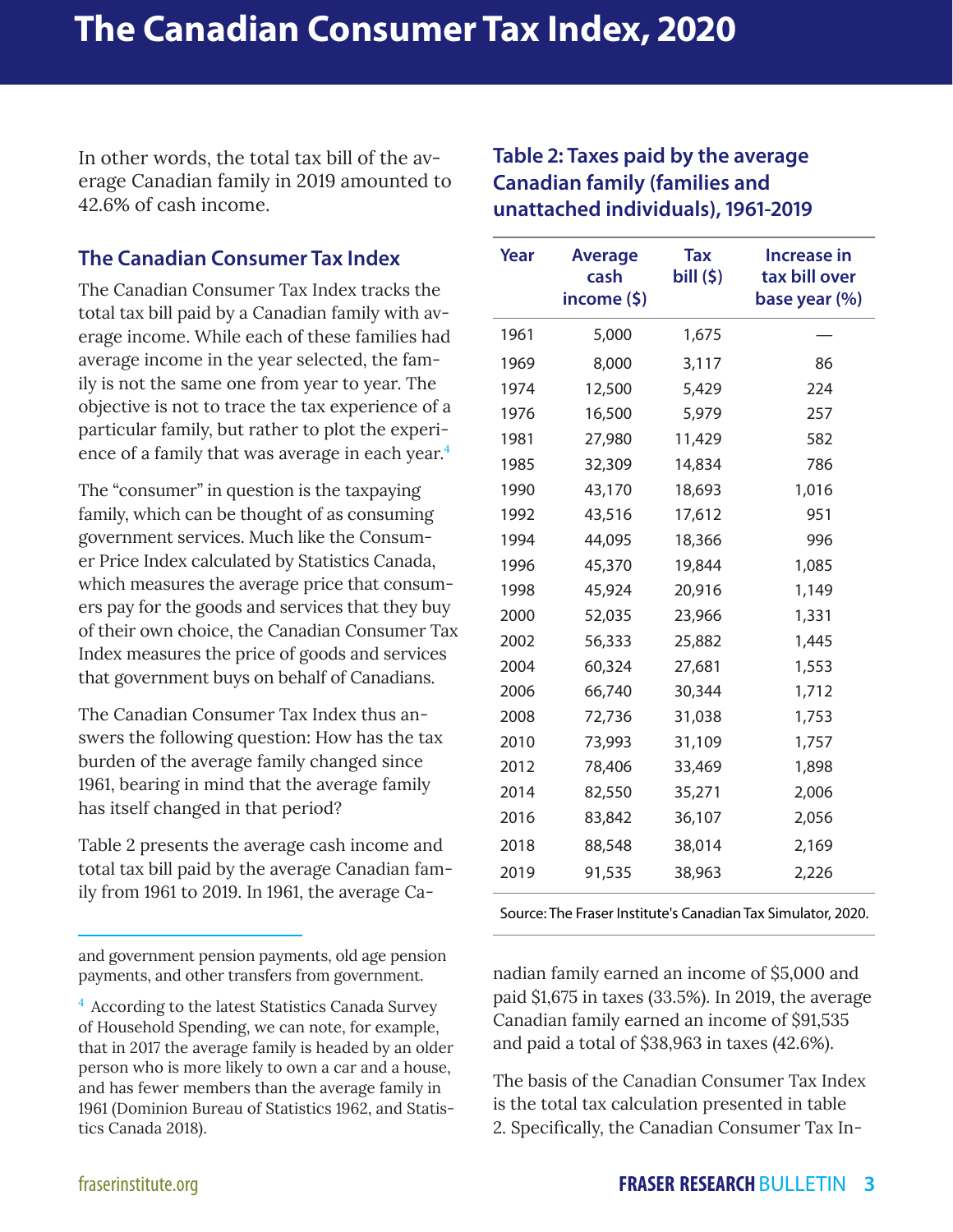

#### **Figure 1: The Canadian Consumer Tax Index, 1961-2019**

dex is constructed by dividing the tax bill of an average Canadian family by the average tax bill of an average family in 1961, and then multiplying by 100, for each of the years included in the index. The Canadian Consumer Tax Index has

a value of 100 in 1961; in subsequent years, values reflect the percentage increase over the 1961 value. The value of the Canadian Consumer Tax Index for 2019 is 2,326 (figure 1), which indicates that the tax bill of the average Canadian family has increased by 2,226% since 1961.

Part of that increase reflects the effects of inflation. In order to eliminate the portion of the increase that is due to the erosion of purchasing power, we also calculate the tax index in real dollars, that is, in dollars with 2019 purchasing power. While this adjustment has the effect of reducing the steepness of the index's path over time, the inflation-adjusted Consumer Tax Index nevertheless increased by 168.5% over the period (see table 3).

### **What the Canadian Consumer Tax Index shows**

The interaction of a number of factors produced the dramatic increase in the average family's tax bill from 1961 to 2019. Among those factors is, first, a sizeable increase in incomes over the period: 1,731% since 1961. Even with no changes in tax rates, the family's tax bill would have increased substantially; growth in family income alone would have produced an increase in the tax bill from \$1,675 in 1961 to \$30,664 in 2019. Second, the average family faced a tax rate increase from 33.5% in 1961 to 42.6% in 2019.

### **Balanced Budget Consumer Tax Index**

Unfortunately, the federal and provincial governments have reverted to deficits to finance their expenditures in recent years.<sup>5</sup> Of course,

 $5$  In fiscal year 2019/20, the federal and five provincial governments ran operating deficits.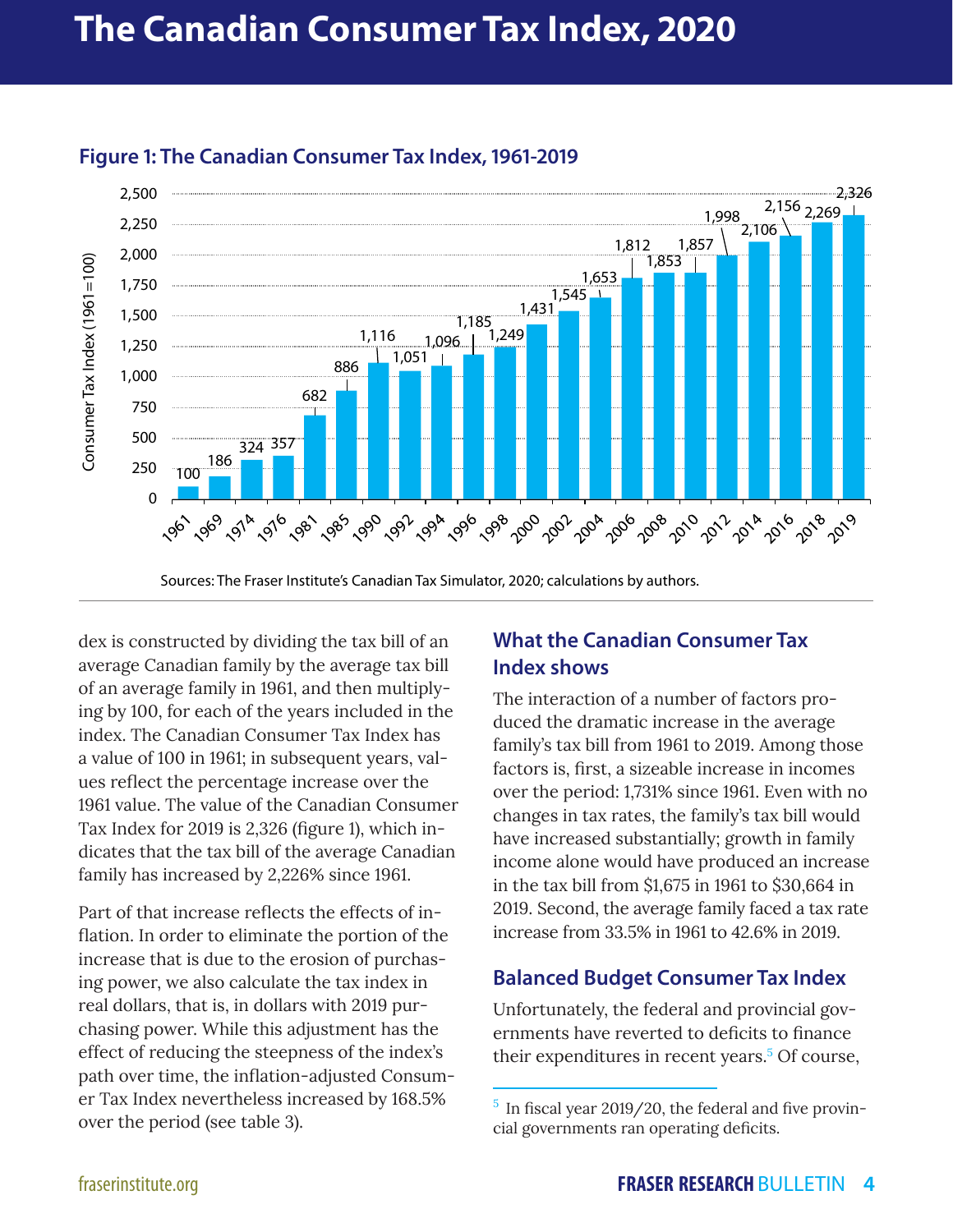#### **Table 3: Inflation-adjusted tax bill and percent change since 1961**

| Year | <b>Tax bill</b><br>(20195) | <b>Percent change</b><br>since 1961 |  |
|------|----------------------------|-------------------------------------|--|
| 1961 | 14,510                     |                                     |  |
| 1969 | 21,518                     | 48.3                                |  |
| 1974 | 28,181                     | 94.2                                |  |
| 1976 | 26,146                     | 80.2                                |  |
| 1981 | 31,402                     | 116.4                               |  |
| 1985 | 32,023                     | 120.7                               |  |
| 1990 | 32,426                     | 123.5                               |  |
| 1992 | 28,515                     | 96.5                                |  |
| 1994 | 29,146                     | 100.9                               |  |
| 1996 | 30,358                     | 109.2                               |  |
| 1998 | 31,156                     | 114.7                               |  |
| 2000 | 34,165                     | 135.5                               |  |
| 2002 | 35,199                     | 142.6                               |  |
| 2004 | 35,956                     | 147.8                               |  |
| 2005 | 37,145                     | 156.0                               |  |
| 2006 | 37,825                     | 160.7                               |  |
| 2007 | 38,100                     | 162.6                               |  |
| 2008 | 36,996                     | 155.0                               |  |
| 2009 | 35,834                     | 147.0                               |  |
| 2010 | 36,316                     | 150.3                               |  |
| 2012 | 37,402                     | 157.8                               |  |
| 2014 | 38,314                     | 164.1                               |  |
| 2016 | 38,244                     | 163.6                               |  |
| 2018 | 38,755                     | 167.1                               |  |
| 2019 | 38,963                     | 168.5                               |  |

Sources: The Fraser Institute's Canadian Tax Simulator, 2020; Statistics Canada, 2020; calculations by authors.

these deficits must one day be paid for by taxes. Deficits should therefore be considered as deferred taxation. Figure 2 shows what the Canadian Consumer Tax Index looks like when the annual deficits of governments are added to the tax bill.

The total tax bill of the average family would be higher than it actually is if, instead of financing its expenditures with deficits, all Canadian governments had simply increased tax rates to balance their budgets. Indeed, the Canadian Consumer Tax Index would have increased to 2,462 if deferred taxation was added to the average family's total tax bill. Once deferred taxes are included, the tax bill of the average Canadian family has increased by 2,362% since 1961.

#### **Taxes versus the necessities of life**

One way to gauge the significance of the increased tax bill on Canadian families is by comparing the evolution of the tax take with the average family's other major expenditures. Table 4 and figure 3 compare family cash income and total taxes paid with the family's expenditures on shelter, food, and clothing. It is clear that taxes have become the most significant item in family budgets, and that taxes have grown more rapidly than any other single item.

In 1961, the average family spent 56.5% of its cash income to pay for shelter, food, and clothing. In the same year, 33.5% of the family's income went to governments as tax. By 1981, the spending demands had roughly evened up: 40.8% of an average family's income went to governments in the form of taxes, while 40.5% was spent to provide it with shelter, food, and clothing. After crossing paths again in 1992, the situation in 2019 is reversed from 1961: the average family spent 36.2% of its income on the necessities of life while 42.6% of its income went to taxes (see figures 4 and 5).

Table 5 and figure 6 show the Canadian Consumer Tax Index relative to income and other expenditure indices. Average cash income rose by 1,731% from 1961 to 2019, overall consumer prices rose by 766%, expenditures on shelter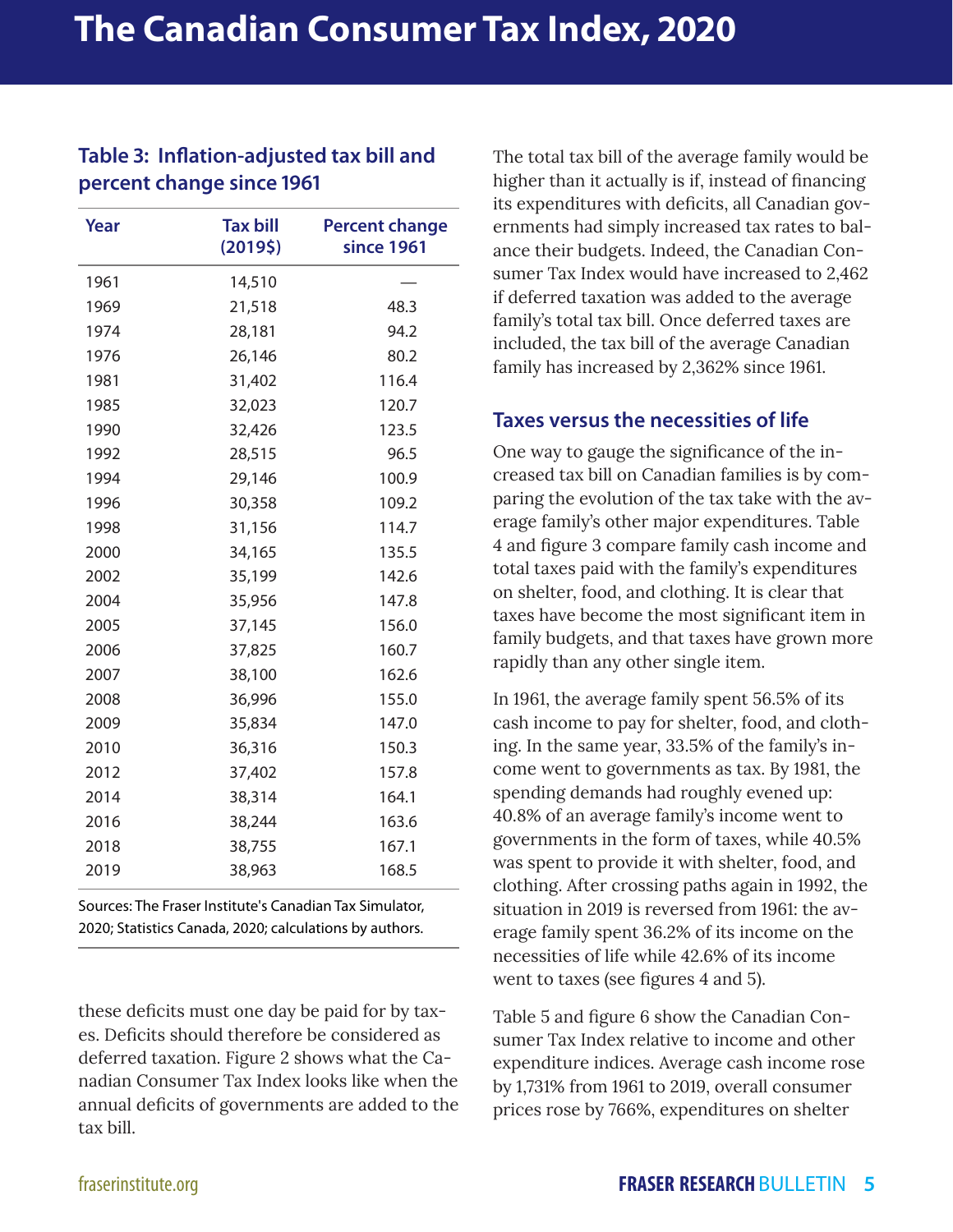

#### **Figure 2: The Balanced Budget Tax Index, 1961-2019**

Sources: The Fraser Institute's Canadian Tax Simulator, 2020; Canada, Department of Finance, 2020; RBC Economics, 2020; calculations by authors.

#### **Figure 3: Taxes and basic expenditures of the average Canadian family, 1961-2019**



Source: Table 4.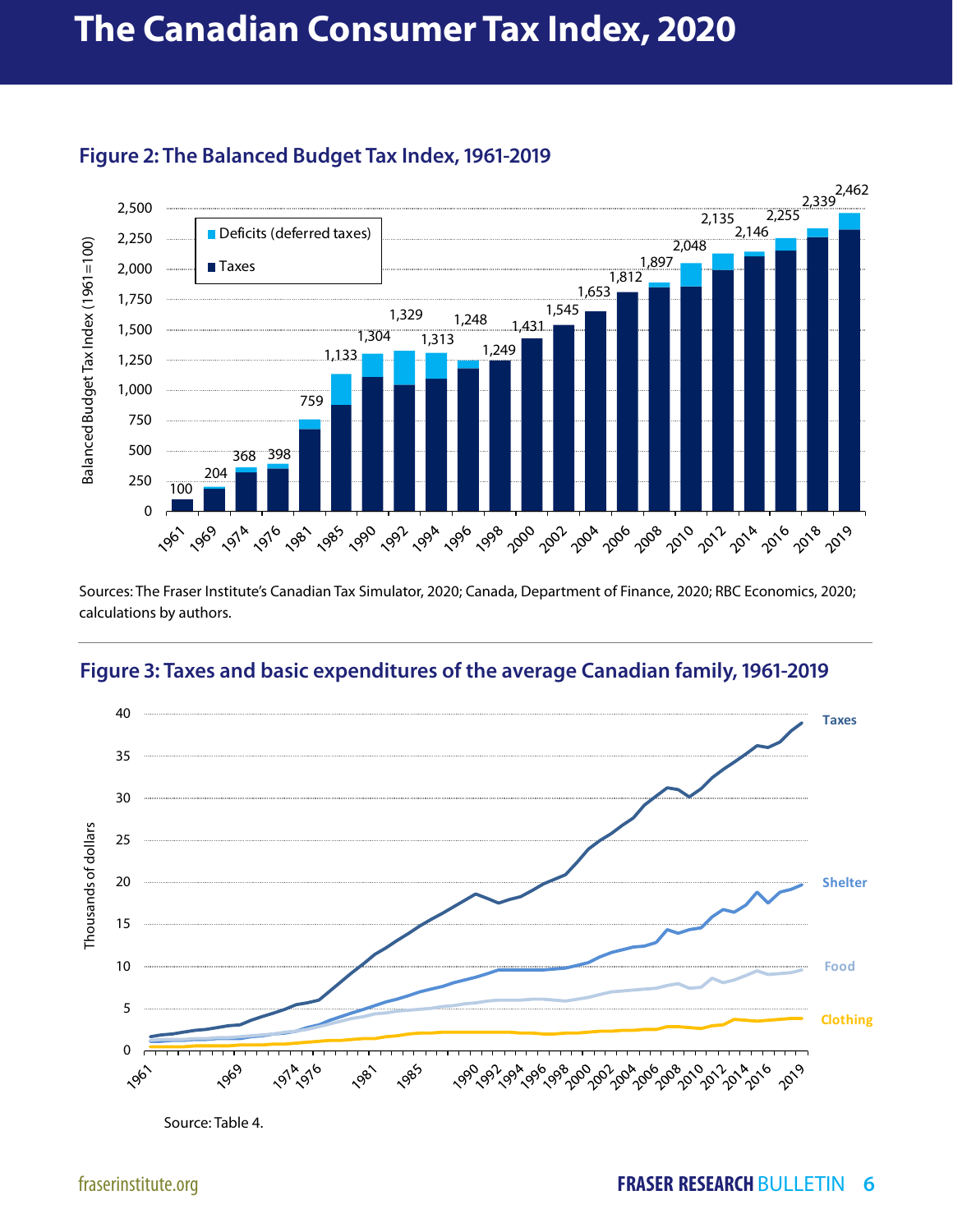#### **Table 4: Income, taxes, and selected expenditures of the average Canadian family (nominal dollars)**

| Year | <b>Average cash</b> | <b>Average</b><br>tax bill | <b>Average expenditures</b> |       |                 |  |
|------|---------------------|----------------------------|-----------------------------|-------|-----------------|--|
|      | income              |                            | <b>Shelter</b>              | Food  | <b>Clothing</b> |  |
| 1961 | 5,000               | 1,675                      | 1,130                       | 1,259 | 435             |  |
| 1969 | 8,000               | 3,117                      | 1,497                       | 1,634 | 654             |  |
| 1974 | 12,500              | 5,429                      | 2,294                       | 2,320 | 886             |  |
| 1976 | 16,500              | 5,979                      | 3,134                       | 2,838 | 1,119           |  |
| 1981 | 27,980              | 11,429                     | 5,381                       | 4,440 | 1,499           |  |
| 1985 | 32,309              | 14,834                     | 6,984                       | 4,899 | 2,141           |  |
| 1990 | 43,170              | 18,693                     | 8,776                       | 5,745 | 2,234           |  |
| 1992 | 43,516              | 17,612                     | 9,607                       | 6,024 | 2,215           |  |
| 1994 | 44,095              | 18,366                     | 9,592                       | 6,066 | 2,116           |  |
| 1996 | 45,370              | 19,844                     | 9,577                       | 6,108 | 2,017           |  |
| 1998 | 45,924              | 20,916                     | 9,835                       | 5,903 | 2,062           |  |
| 2000 | 52,035              | 23,966                     | 10,471                      | 6,315 | 2,198           |  |
| 2002 | 56,333              | 25,882                     | 11,711                      | 6,989 | 2,373           |  |
| 2004 | 60,324              | 27,681                     | 12,316                      | 7,250 | 2,411           |  |
| 2006 | 66,740              | 30,344                     | 12,864                      | 7,484 | 2,492           |  |
| 2008 | 72,736              | 31,038                     | 13,965                      | 8,024 | 2,893           |  |
| 2010 | 73,993              | 31,109                     | 14,578                      | 7,556 | 2,705           |  |
| 2012 | 78,406              | 33,469                     | 16,760                      | 8,113 | 3,054           |  |
| 2014 | 82,550              | 35,271                     | 17,341                      | 9,008 | 3,656           |  |
| 2016 | 83,842              | 36,107                     | 17,578                      | 9,124 | 3,679           |  |
| 2018 | 88,548              | 38,014                     | 19,195                      | 9,293 | 3,821           |  |
| 2019 | 91,535              | 38,963                     | 19,685                      | 9,607 | 3,886           |  |

Sources: Statistics Canada (various issues), Urban Family Expenditure; Statistics Canada (various issues), Family Expenditures in Canada; Statistics Canada (various issues), Spending Patterns in Canada; Statistics Canada, 2011-2018, 2019, and 2020; The Fraser Institute's Canadian Tax Simulator, 2020; calculations by authors.

Notes:

(1) All expenditure items include indirect taxes.

(2) Average shelter expenditures for years prior to 1998 are estimates. The estimate is to take account of a change in the definition of shelter between the Family Expenditure Survey and the Survey of Household Expenditures.

(3) Expenditures for 2010 were estimated using the results of the 2009 Survey of Household Spending and adjusting final results for inflation.

(4) Expenditures for 2018 and 2019 were estimated using the results of the 2017 Survey of Household Spending and adjusting final results for inflation.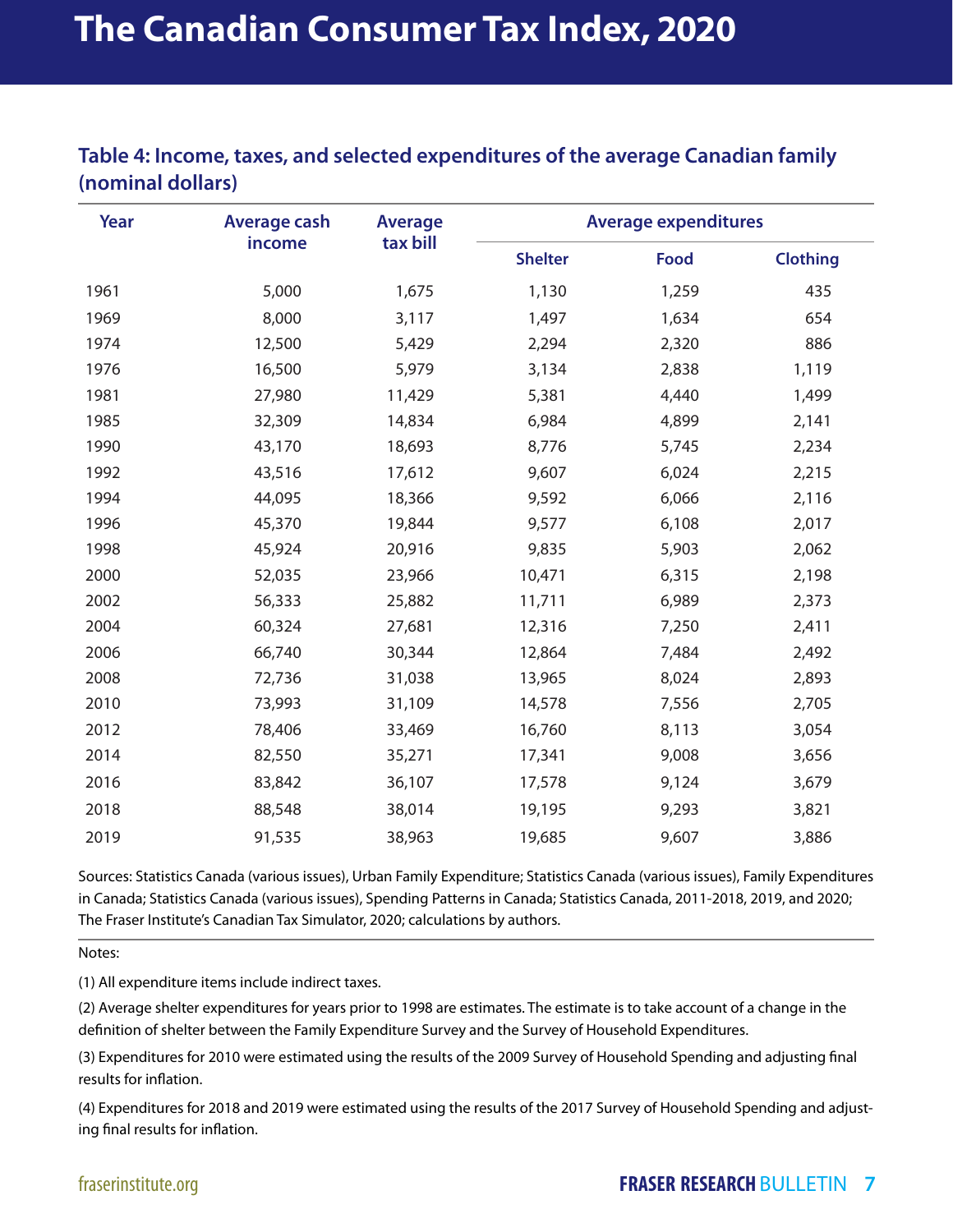## **The Canadian Consumer Tax Index, 2020**



#### **Figure 4: Taxes and basic necessities as percentage of cash income, 1961-2019**

#### **Figure 5: The average Canadian family's expenditures as percentage of cash income, 2019**

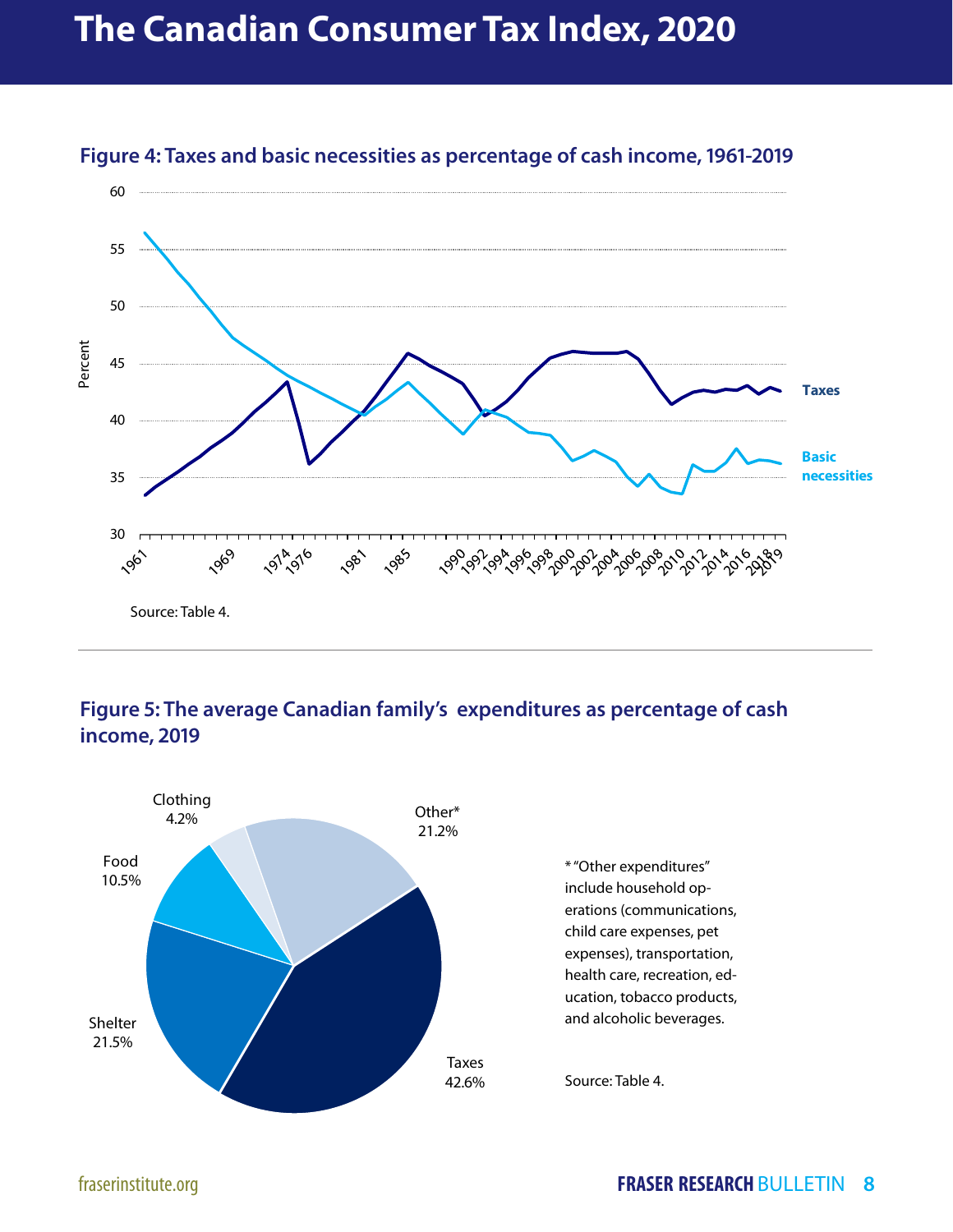#### **Table 5: Income, tax, and expenditure indices (1961=100)**

| Year                                | <b>Average</b><br>cash income | <b>Consumer</b><br><b>Tax Index</b> | <b>Average</b><br><b>Consumer</b><br><b>Price Index</b> | <b>Average expenditures</b> |             |                 |
|-------------------------------------|-------------------------------|-------------------------------------|---------------------------------------------------------|-----------------------------|-------------|-----------------|
|                                     |                               |                                     |                                                         | <b>Shelter</b>              | <b>Food</b> | <b>Clothing</b> |
| 1961                                | 100                           | 100                                 | 100                                                     | 100                         | 100         | 100             |
| 1969                                | 160                           | 186                                 | 125                                                     | 132                         | 130         | 150             |
| 1974                                | 250                           | 324                                 | 167                                                     | 203                         | 184         | 204             |
| 1976                                | 330                           | 357                                 | 198                                                     | 277                         | 225         | 257             |
| 1981                                | 560                           | 682                                 | 315                                                     | 476                         | 353         | 345             |
| 1985                                | 646                           | 886                                 | 401                                                     | 618                         | 389         | 492             |
| 1990                                | 863                           | 1,116                               | 499                                                     | 776                         | 456         | 514             |
| 1992                                | 870                           | 1,051                               | 535                                                     | 850                         | 478         | 509             |
| 1994                                | 882                           | 1,096                               | 546                                                     | 849                         | 482         | 486             |
| 1996                                | 907                           | 1,185                               | 566                                                     | 847                         | 485         | 464             |
| 1998                                | 918                           | 1,249                               | 582                                                     | 870                         | 469         | 474             |
| 2000                                | 1,041                         | 1,431                               | 608                                                     | 926                         | 502         | 505             |
| 2002                                | 1,127                         | 1,545                               | 637                                                     | 1,036                       | 555         | 545             |
| 2004                                | 1,206                         | 1,653                               | 667                                                     | 1,089                       | 576         | 554             |
| 2006                                | 1,335                         | 1,812                               | 695                                                     | 1,138                       | 594         | 573             |
| 2008                                | 1,455                         | 1,853                               | 727                                                     | 1,235                       | 637         | 665             |
| 2010                                | 1,480                         | 1,857                               | 742                                                     | 1,290                       | 600         | 622             |
| 2012                                | 1,568                         | 1,998                               | 775                                                     | 1,483                       | 644         | 702             |
| 2014                                | 1,651                         | 2,106                               | 797                                                     | 1,534                       | 715         | 840             |
| 2016                                | 1,677                         | 2,156                               | 818                                                     | 1,555                       | 725         | 846             |
| 2018                                | 1,771                         | 2,269                               | 850                                                     | 1,698                       | 738         | 878             |
| 2019                                | 1,831                         | 2,326                               | 866                                                     | 1,741                       | 763         | 893             |
| Percentage<br>increase<br>1961-2019 | 1,731                         | 2,226                               | 766                                                     | 1,641                       | 663         | 793             |

Source: Table 4.

Notes:

(1) All figures in this table are converted to indices by dividing each series in Table 4 by its value in 1961, and then multiplying that figure by 100.

(2) All expenditure items include indirect taxes.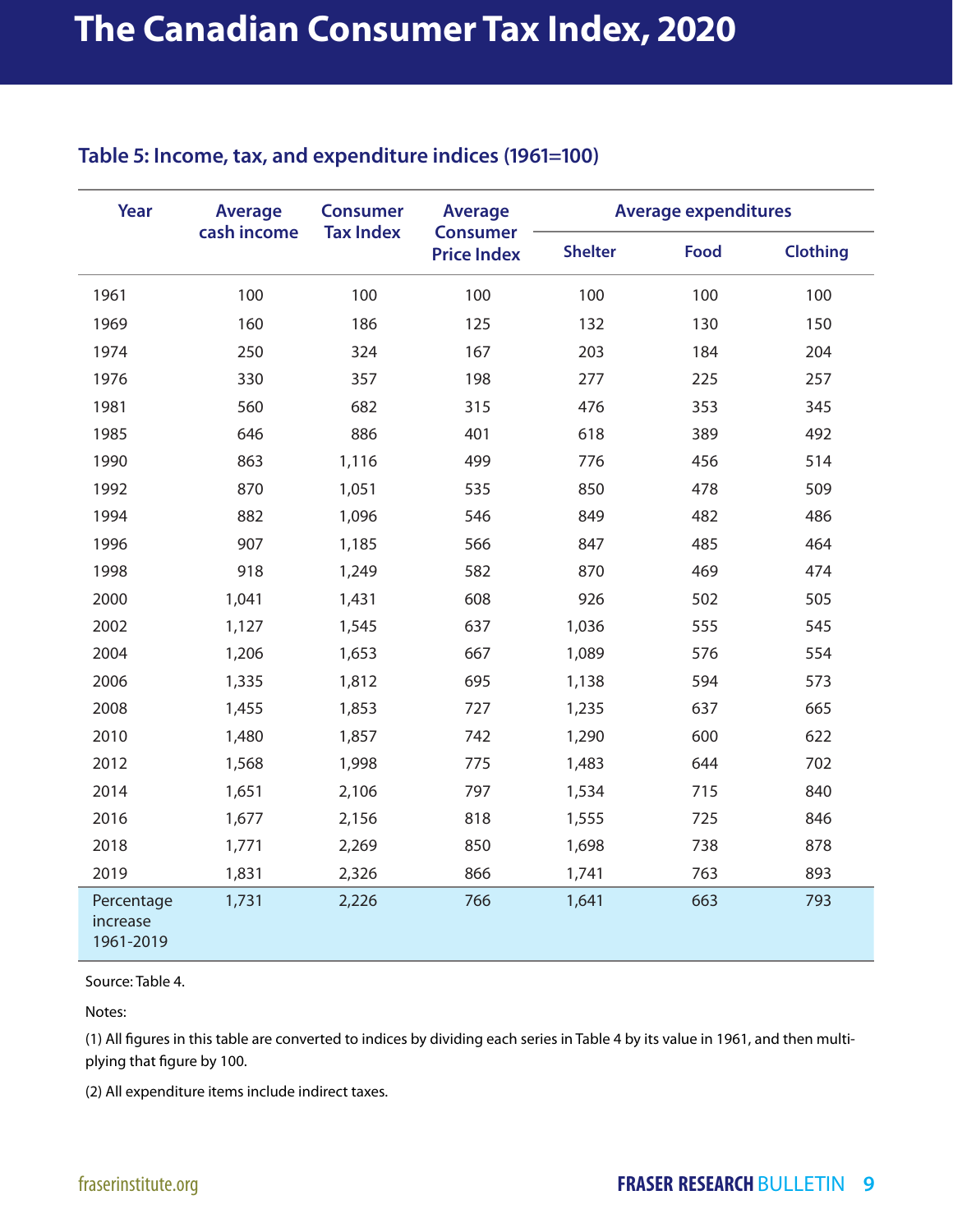## **The Canadian Consumer Tax Index, 2020**



**Figure 6: Increase in the Canadian Consumer Tax Index relative to other indices, 1961-2019**

by 1,641%, food by 663%, and clothing by 793%. Meanwhile, the tax bill of the average family grew by 2,226%.

#### **Conclusion**

The Canadian Consumer Tax Index tracks the total tax bill paid by a Canadian family with average income from 1961 to 2019. The results show that the tax burden faced by the average Canadian family has risen compared with 58 years earlier. The total tax bill, which includes all types of taxes, has increased by 2,226% since 1961, and the tax bill has grown more rapidly than any other single expenditure item.

#### **References**

Canada, Department of Finance (2020). *Economic and Fiscal Snapshot 2020.* Government of Canada. <[https://www.canada.ca/en/department](https://www.canada.ca/en/department-finance/services/publications/economic-fiscal-snapshot.html)[finance/services/publications/economic-fiscal](https://www.canada.ca/en/department-finance/services/publications/economic-fiscal-snapshot.html)[snapshot.html>](https://www.canada.ca/en/department-finance/services/publications/economic-fiscal-snapshot.html), as of July 13, 2020.

- Clemens, Jason, and Niels Veldhuis (2003). Who pays business taxes? A different view. *Fraser Forum* (October).
- Dominion Bureau of Statistics (1967). *Urban Family Expenditure*, 1962. Catalogue 62-525. Dominion Bureau of Statistics, Prices Division.
- Ebrahimi, Pouya, and François Vaillancourt (2016). *The Effect of Corporate Income and Payroll Taxes on the Wages of Canadian Workers.* Fraser Institute. <[https://www.fraserinstitute.org/studies/](about:blank) [the-effect-of-corporate-income-and-payroll](about:blank)[taxes-on-the-wages-of-canadian-workers>](about:blank), as of June 13, 2020.
- McKenzie, Kenneth, and Ergete Ferede (2017). *Who Pays the Corporate Tax?: Insights from the Literature and Evidence for Canadian Provinces.* SPP